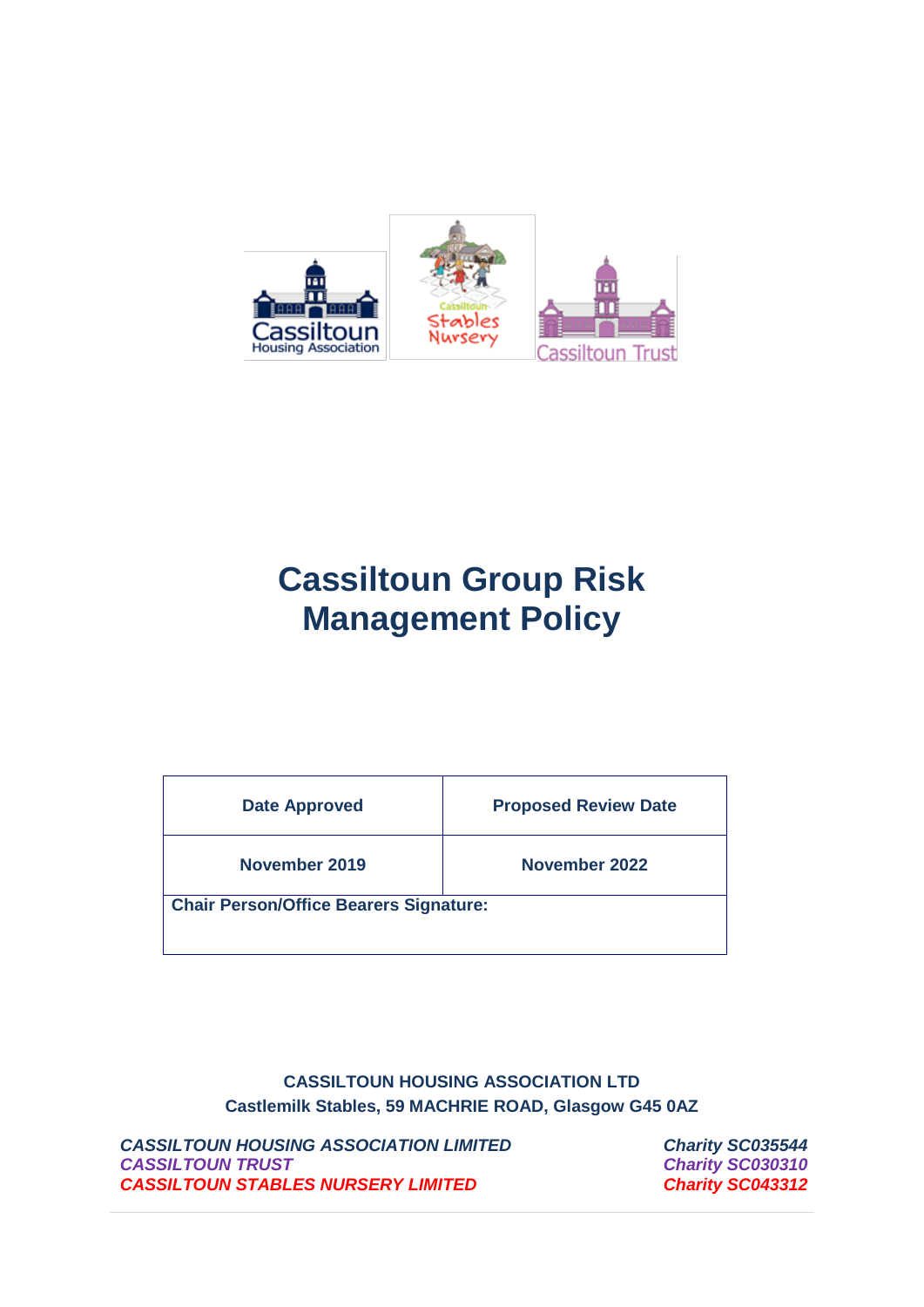## **THE CASSILTOUN GROUP RISK MANAGEMENT POLICY**

#### **1. BACKGROUND**

Risk Management is a crucial element of effective business planning, strategic and operational management and corporate governance. Cassiltoun HA believes that managing risk effectively means developing a practical plan to identify, deal with and minimise the adverse effects of risks on the organisation.

The Policy explains the Association's underlying approach to Risk Management, documents the roles and responsibilities of the Board of Management, the Senior Management Team and other key parties. It also outlines key aspects of the Risk Management Process including the risk assessment scoring methodology, and identifies the main reporting procedures. It defines the appetite that the Association has for risk and explains the common risk language (Appendix 1) that we will be adopting across the organisation.

#### **2. REGULATORY STANDARDS**

The Scottish Housing Regulator's Regulatory Framework has ensured that the Boards continued involvement in identifying risks and having a clear understanding of how risks are being managed is a critical part of their remit and the ongoing Assurance process.

#### Regulatory Standard 4 states that:

*'The governing body bases its decisions on good quality information and advice and identifies and mitigates risks to the organisation's purpose.'*

The corresponding guidance states that:

- The governing body ensures it receives good quality information and advice from staff and, where necessary, expert independent advisers, that is timely and appropriate to its strategic role and decisions. The governing body is able to evidence any of its decisions.
- The governing body challenges and holds senior officers to account for their performance in achieving the RSL's purpose and objectives.
- The governing body identifies risks that might prevent it from achieving the RSL's purpose and has effective strategies and systems for risk management and mitigation, internal control and audit.
- Where the RSL is the parent within a group structure it fulfils its responsibilities as required in our group structures guidance to:
	- (a) Control the activities of, and manage risks arising from, its subsidiaries;
	- (b) Ensure appropriate use of funds within the group;
	- (c) Manage and mitigate risk to the core business; and
	- (d) Uphold strong standards of governance and protect the reputation of the group for investment and other purposes.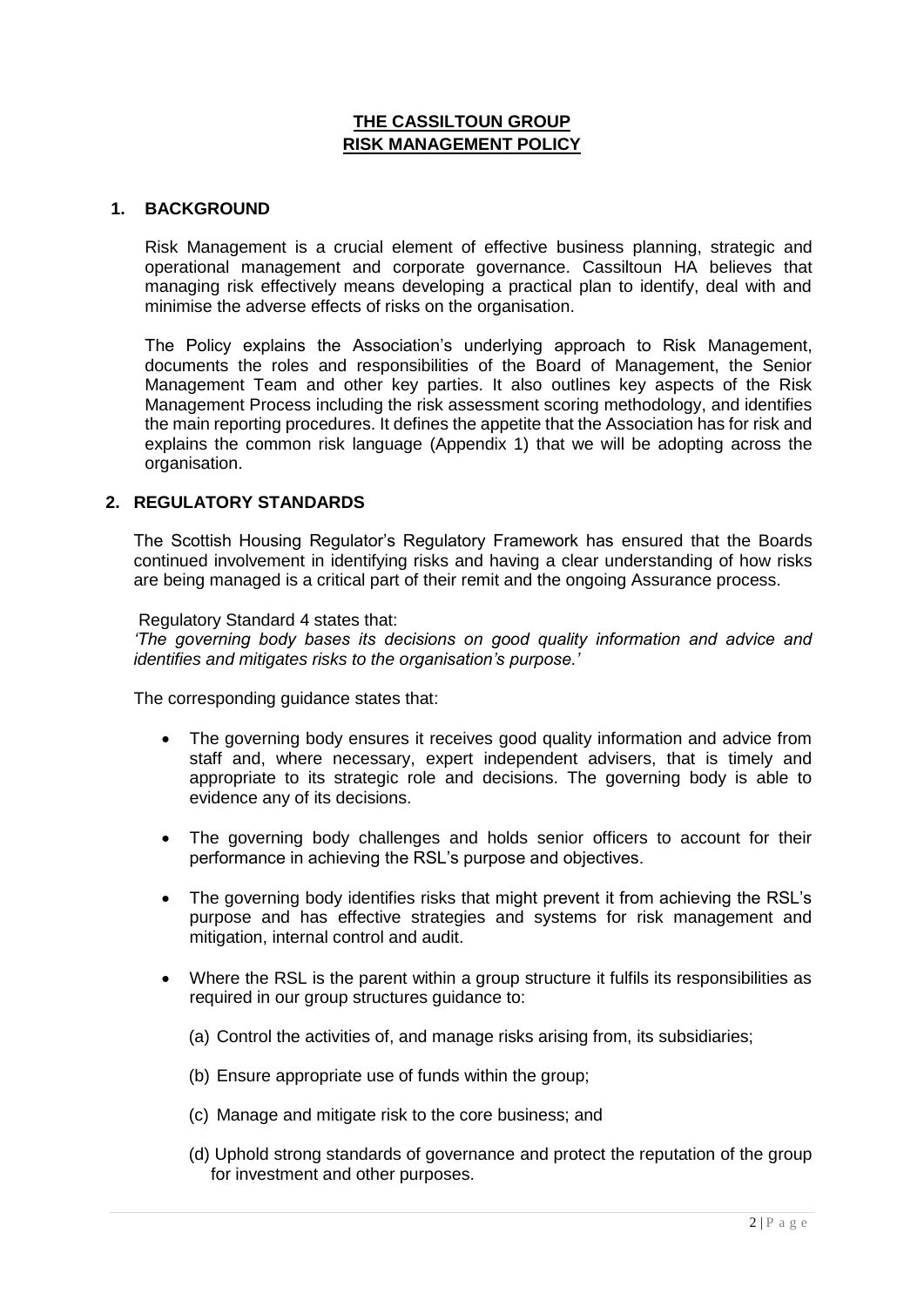## **3. INTRODUCTION TO RISK & RISK MANAGEMENT**

Risk is inherent and unavoidable in every activity that any organisation undertakes. The aim of effective risk management is to manage risks and their potential for damage down to an acceptable and manageable level including eliminating or insuring against them. We must ensure that everyone in the organisation understands the importance of risk management as part of our day to day decision-making processes. Our risk strategy must allow us to find the balance of managing our risks in the best possible way, whilst remaining financially viable and commercially dynamic.

## **4. RISK APPETITE**

A risk appetite is the extent to which the Group would be prepared to take additional risks in order to achieve its objectives.

Cassiltoun Housing Association and its subsidiaries are not-for-profit organisations with the principal aim of being customer focussed organisations which deliver affordable housing, childcare and services that make a positive difference to the neighbourhoods in which we work. We work in a sector of considerable political and social importance, where changes in government policy and in the marketplace for social housing or the services that our subsidiaries provide can repeatedly impose the need for innovation and strategic change, which can in itself bring elements of risk.

In such circumstances changing nothing would in itself be a high-risk strategy. We must live with the risks inherent in defining and implementing change, and do whatever we can to avoid, minimise and control them and their impact.

The following are indicators of our risk appetite which address the level of risks that the Group is prepared to take.

- All activities must be consistent with the Association's objectives and not in contravention of our rules and policies
- All activities must be consistent with our subsidiary's aims and purpose, independence agreements and registration with Company's House.
- We will avoid activities carrying the risk of substantial adverse publicity or other damage to the Association's or its subsidiaries reputation and public standing. We recognise the importance of customer satisfaction and of regularly measuring current satisfaction with our services. However, in devising strategy we must be forward looking, considering the needs and expectations of future customers.
- We will expect:
	- That the benefits accruing from any activity represent value for money and achieve best value for the Association and its subsidiaries, tenants and service users
	- That the financial consequences are covered within the budgeted income available within the Association and its subsidiaries.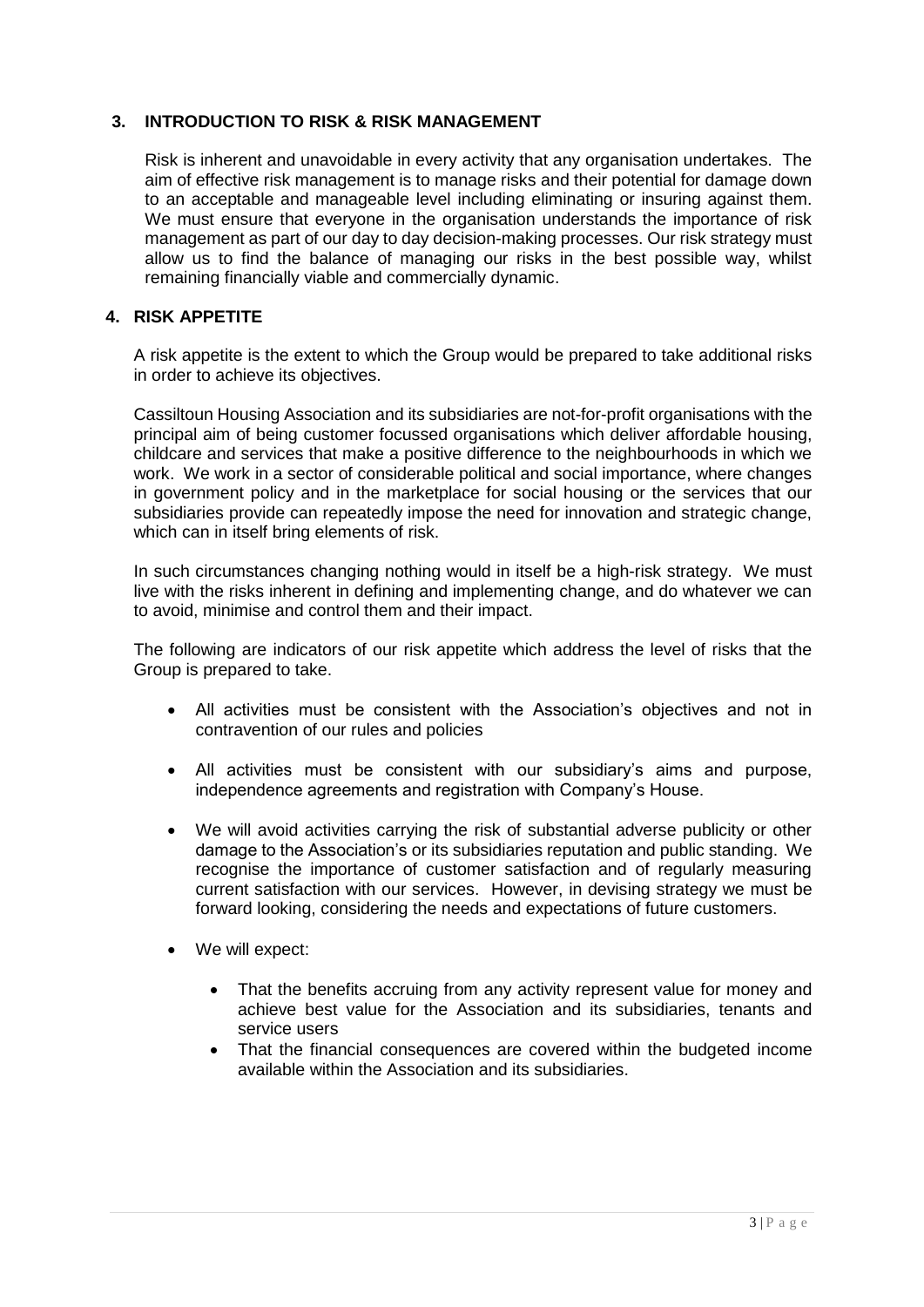# **5. MANAGING RISKS ROLES AND RESPONSIBILITIES**

These can be summarised as follows**:**

|                                      | Develop<br>strategy | Approve<br>strategy | <b>Identify</b><br>risks | Implement<br>strategy | Update<br>Register | <b>Review</b><br>effectiveness |
|--------------------------------------|---------------------|---------------------|--------------------------|-----------------------|--------------------|--------------------------------|
| Parent<br><b>Board</b>               |                     |                     | ✓                        |                       |                    |                                |
| Subsidiary<br><b>Board</b>           | ✓                   | ✓                   | ✓                        |                       | ✓                  | $\checkmark$                   |
| <b>Group Audit</b><br>& Risk Sub     |                     |                     | ✓                        |                       |                    | ✓                              |
| <b>Senior Staff</b><br>team          | ✓                   |                     | ✓                        |                       | ✓                  | ✓                              |
| Line<br><b>Managers</b>              |                     |                     | ✓                        | $\checkmark$          |                    | ✓                              |
| All<br>employees                     |                     |                     | ✓                        | $\checkmark$          |                    |                                |
| External<br>and internal<br>auditors |                     |                     |                          |                       |                    | $\checkmark$                   |

#### **Board of Management**

The Board of Management is responsible for overseeing Risk Management in the Association as a whole, specifically:

- Agreeing the Risk Management framework within the Group;
- Setting the risk appetite for the Group;
- Identifying & evaluating risks for the Association
- Receiving reports and requesting action where appropriate;
- Reviewing assurance providing mechanisms to ensure that actions to mitigate risks are operating effectively;
- Annual review of the Association's approach to Risk Management, approving any proposed changes to the core aspects of the strategy and associated procedures.

#### **Subsidiary Boards**

- Identifying & evaluating risks for their subsidiary
- Receiving reports and requesting action where appropriate;
- Reviewing assurance providing mechanisms to ensure that actions to mitigate risks are operating effectively;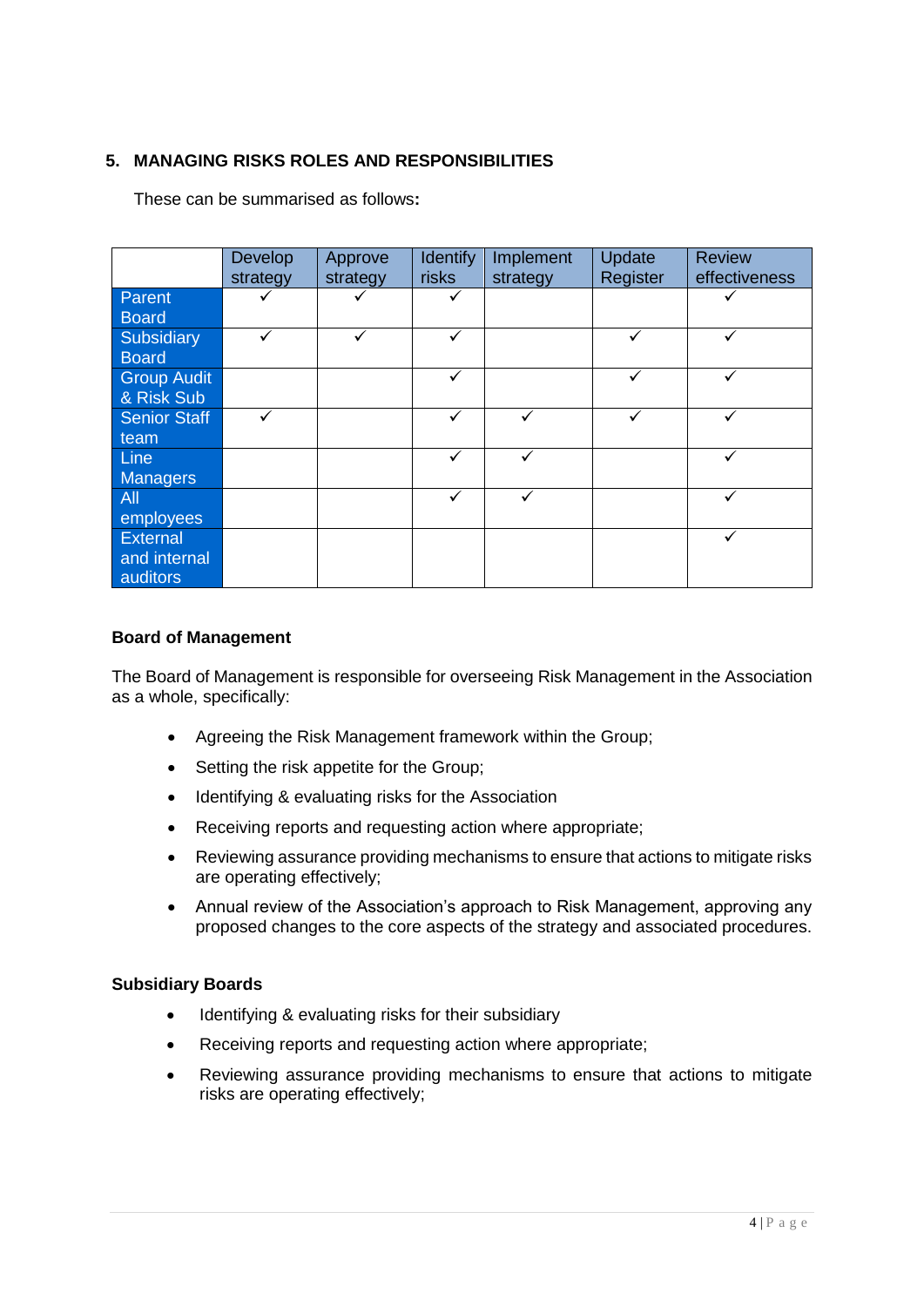## **Group Audit and Risk Sub Committee**

- Evaluating risks for the Group
- Receiving reports and requesting action where appropriate;
- Reviewing assurance providing mechanisms to ensure that actions to mitigate risks are operating effectively;

#### **Senior Management Team**

The Senior Management team has responsibility for:

- Implementing policies on Risk Management and internal control;
- Identifying and evaluating the key risks faced by the Association.
- Providing adequate, timely information to Board of Management and its sub committees on the status of risk and controls and providing assurance that risks are being effectively mitigated;
- Undertaking an annual review of the effectiveness of the system of internal control and providing a report to Board of Management.

#### **6. RISK MANAGEMENT FRAMEWORK**

Managing risk is a continuous process which needs to be embedded into Cassiltoun Housing Association's systems to aid decision making, accountability and improve our internal management systems.

The Association has developed a risk mapping process that is clearly linked to the activities and targets set out in the Business Plan. We have assessed the inherent risk of each activity, measured by its potential impact on the Association and have evaluated controls in place aimed at managing each risk. Risks are then assigned scores that reflect their current potential impact and the probability of it causing financial or reputational loss. The risk mapping process focuses on the all identified risks, with the highest risk areas receiving more attention and reviewed more frequently.

#### **7. SCORING METHODOLOGY FOR THE ASSESSMENT AND PRIORITISATION OF RISK**

The scoring methodology for the assessment and prioritisation of risk is applied consistently to all risks so that the Groups resources are directed to those risks which have the highest score and, therefore, present the greatest threat to the Groups operations.

The probability and impact of both inherent and residual risk will be assessed using a scale from 1 to 5 as follows: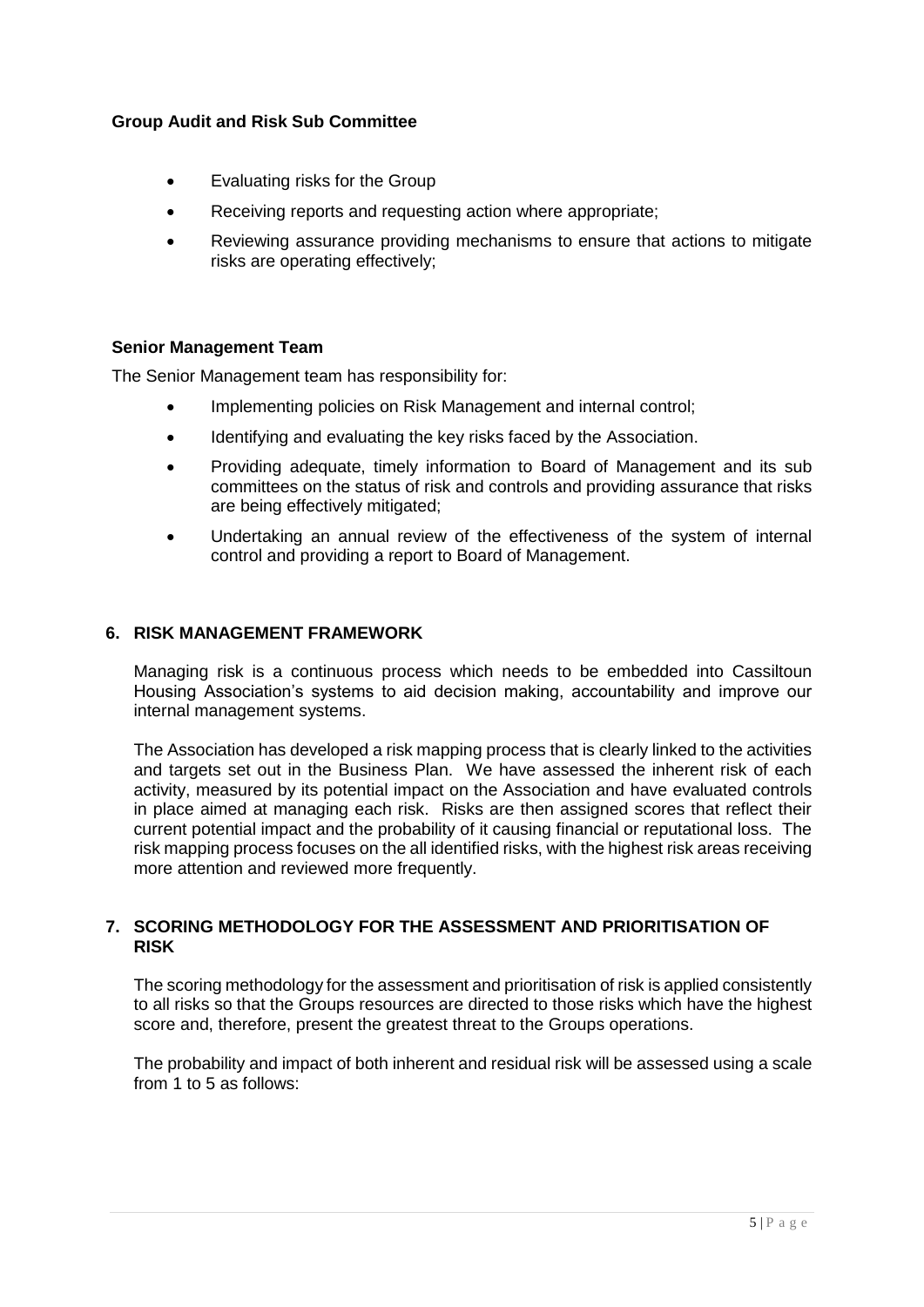| <b>Business Impact</b> |                                  |                                                                                                                         |
|------------------------|----------------------------------|-------------------------------------------------------------------------------------------------------------------------|
| 5                      |                                  | Reputation - Sustained widespread media critical coverage. SHR statutory<br>intervention & potential transfer of assets |
|                        | Extreme                          | Financial Loss in excess of £1m                                                                                         |
|                        |                                  | Service Delivery - Significant disruption of the whole organisation                                                     |
|                        |                                  | Legislative - legislation has significant impact on the whole operation                                                 |
|                        |                                  |                                                                                                                         |
|                        |                                  | Reputation - Prolonged Media Exposure. SHR statutory intervention.                                                      |
| 4                      | Major                            | Financial Loss between £250k and £1m                                                                                    |
|                        |                                  | Service Delivery - Significant disruption of large parts of the organisation                                            |
|                        |                                  | Legislative - legislation has significant impact on a key area                                                          |
|                        |                                  |                                                                                                                         |
|                        |                                  | Reputation - Repeated Media Exposure. SHR engagement - Regulation<br>Plan                                               |
| 3                      | Moderate                         | Financial Loss between £50k and £250k                                                                                   |
|                        |                                  | Service Delivery - Significant disruption of one part of the organisation                                               |
|                        |                                  | Legislative - legislation has moderate impact on a number of functions.                                                 |
|                        |                                  |                                                                                                                         |
|                        |                                  | Reputation - . One-off media exposure. SHR engagement                                                                   |
| $\overline{2}$         | Minor                            | Financial Loss less than £50k                                                                                           |
|                        |                                  | Service Delivery - Minimal disruption of the whole organisation                                                         |
|                        |                                  | Legislative - legislative impact affects small number of procedures                                                     |
|                        |                                  |                                                                                                                         |
|                        |                                  | Reputation - One-off Local Media Exposure.                                                                              |
| 1                      |                                  |                                                                                                                         |
|                        |                                  | Financial Loss - low financial impact                                                                                   |
|                        | Insignificant                    | Service Delivery - Minimal disruption of one part of the organisation                                                   |
|                        |                                  | Legislative - minimal Legislative Implications                                                                          |
|                        |                                  |                                                                                                                         |
|                        | Likelihood (of risk manifesting) |                                                                                                                         |
| 5                      | <b>Almost Certain</b>            | The risk is almost certain to occur (greater than 80% chance)                                                           |
| 4                      | Likely                           | The risk is more likely to occur than not (between 51% and 80% chance)                                                  |
| 3                      | Possible                         | The risk is fairly likely to occur (between 21% and 50% chance)                                                         |
| 2                      | Unlikely                         | The risk is unlikely but not impossible to occur (between 6% and 20%<br>chance)                                         |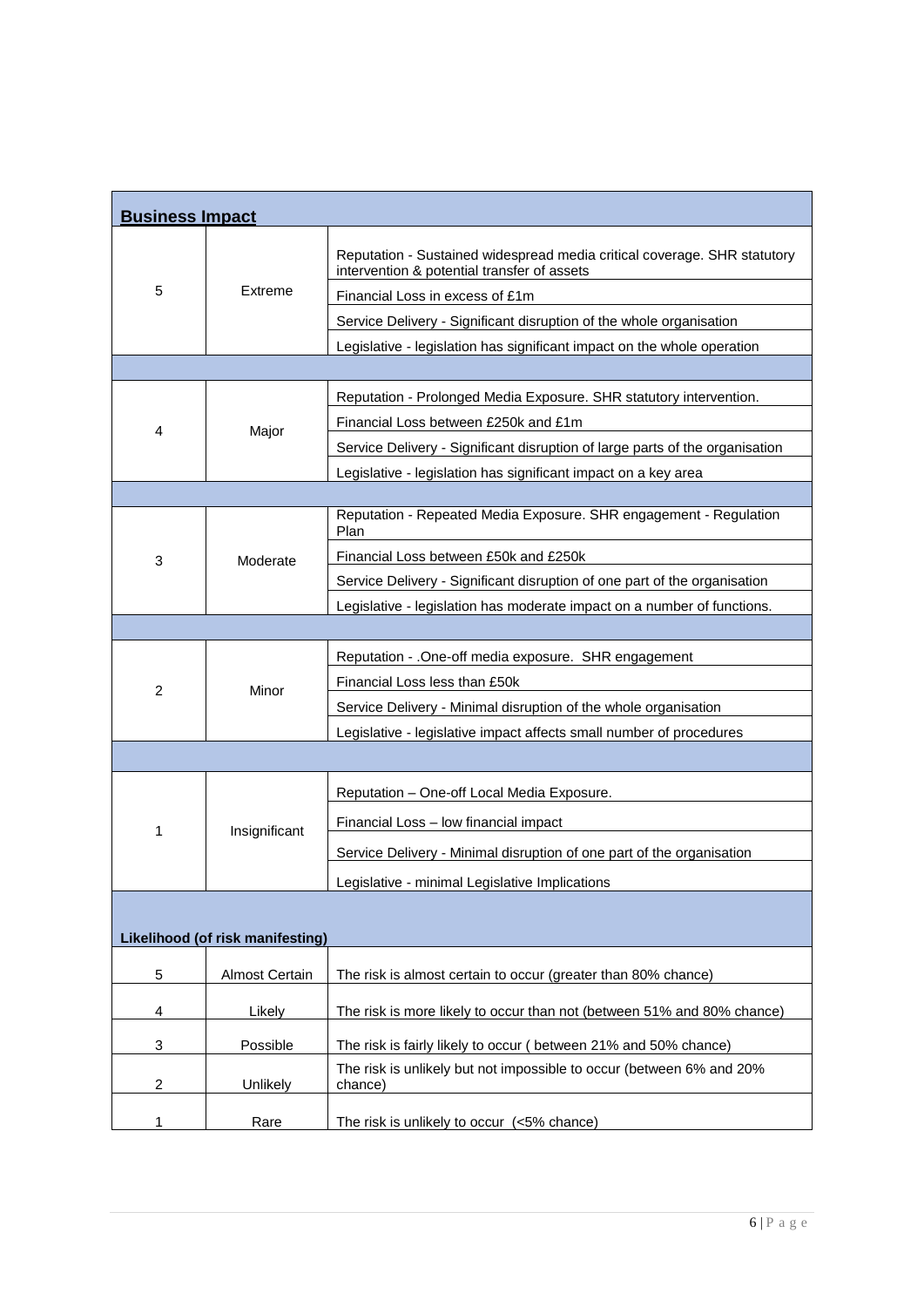| Risk Score = Business Impact x Likelihood |  |                               |  |
|-------------------------------------------|--|-------------------------------|--|
| 15 or more                                |  | Risk Score is High            |  |
|                                           |  |                               |  |
| $8 - 12$                                  |  | Risk Score is Significant     |  |
| $4 - 6$                                   |  | <b>Risk Score is Moderate</b> |  |
|                                           |  |                               |  |
| 3 or less                                 |  | <b>Risk Score is Low</b>      |  |

|               | 5                 | 10             | 15 | 20 | 25 |
|---------------|-------------------|----------------|----|----|----|
|               | 4                 | 8              | 12 | 16 | 20 |
| <b>IMPACT</b> | 3                 | 6              | 9  | 12 | 15 |
|               | $\overline{2}$    |                | 6  | 8  | 10 |
|               |                   | $\overline{2}$ | 3  |    | 5  |
| $\mathsf{X}$  | <b>LIKELIHOOD</b> |                |    |    |    |

# **8. RISK MANAGEMENT ANNUAL ASSESSMENTS AND MONITORING**

The Association undertakes a range of activities to manage, eliminate or control risks. In particular, we will:

- Annually review the risk map in conjunction with the Business Plan, (Board and Senior Management Team).
- At least quarterly, review and update the Risk and Control Log (Senior Management Team).
- At least six monthly, review and update the Risk and control log with the Group Audit Sub-Committee and ultimately the Board.
- Annually report on the effectiveness of risk management and control (Senior Management Team via Group Audit Sub-Committee to Board; Board to Shareholding members at AGM).
- Carry out risk assessments on all new significant projects (SMT).
- Monitor the overall impact of new risks to ensure total risk levels remain within acceptable limits (Senior Management Team, Group Audit Sub-Committee, Board).
- Report any internal control failures, (Group Audit Sub-Committee/Board).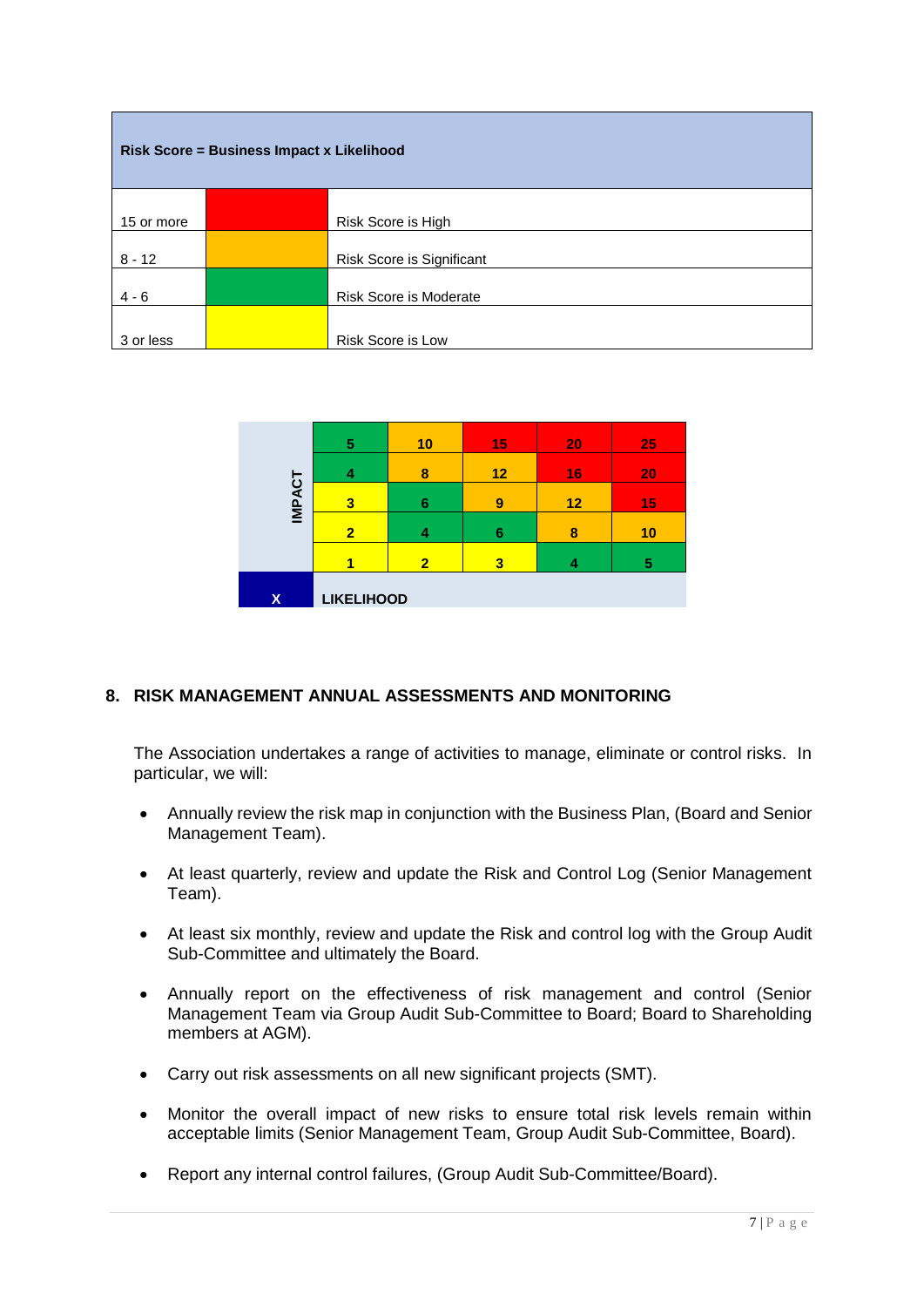# **APPENDICES GLOSSARY OF RISK TERMS**

When putting in place a structure for the analysis and management of risk, it is important that the organisation uses a common risk language. The following table sets out some definitions for the Association's Risk Management activities

| <b>Risk</b>            | The threat that an event of action will adversely<br>affect the Association's ability to<br>maximise<br>stakeholder value and to achieve its business<br>objectives. Risk arises as much from the<br>possibility that opportunities will not be realised as<br>it does from the possibility that threats will<br>materialise or that errors will be made.                                                                                                |
|------------------------|----------------------------------------------------------------------------------------------------------------------------------------------------------------------------------------------------------------------------------------------------------------------------------------------------------------------------------------------------------------------------------------------------------------------------------------------------------|
| <b>Risk Management</b> | A logical and systematic method of identifying,<br>analysing, assessing, treating, monitoring and<br>communication risks in a way that will enable the<br>Association to minimise losses and maximise<br>opportunities.                                                                                                                                                                                                                                  |
| <b>Inherent risk</b>   | The risk that arises from engaging in an activity. It<br>is the risk that exists before any mitigation (risk<br>treatment) action is taken.                                                                                                                                                                                                                                                                                                              |
| <b>Residual risk</b>   | The remaining levels of risk after treatment<br>measures have been taken. It falls within the<br>organisation's risk tolerance, then residual risk is<br>acceptable; if it falls outside, then other actions<br>may be needed.                                                                                                                                                                                                                           |
| <b>Risk treatment</b>  | The selection and implementation of appropriate<br>options for dealing with risks. These may include:<br>Accept<br>$\circ$<br>Transfer (e.g. insurance)<br>$\circ$<br>Exploit<br>$\circ$<br>Reduce<br>$\circ$<br>Avoid<br>$\circ$<br>Fallback (putting into place a 'Plan B')<br>$\circ$<br>Share (e.g. between the Association<br>$\circ$<br>and a supplier)<br>Enhance (where the risk leads to a<br>$\circ$<br>positive outcome)<br>Reject<br>$\circ$ |
| <b>External risks</b>  | External risks arise when there are external forces<br>that could either put the Association out of                                                                                                                                                                                                                                                                                                                                                      |